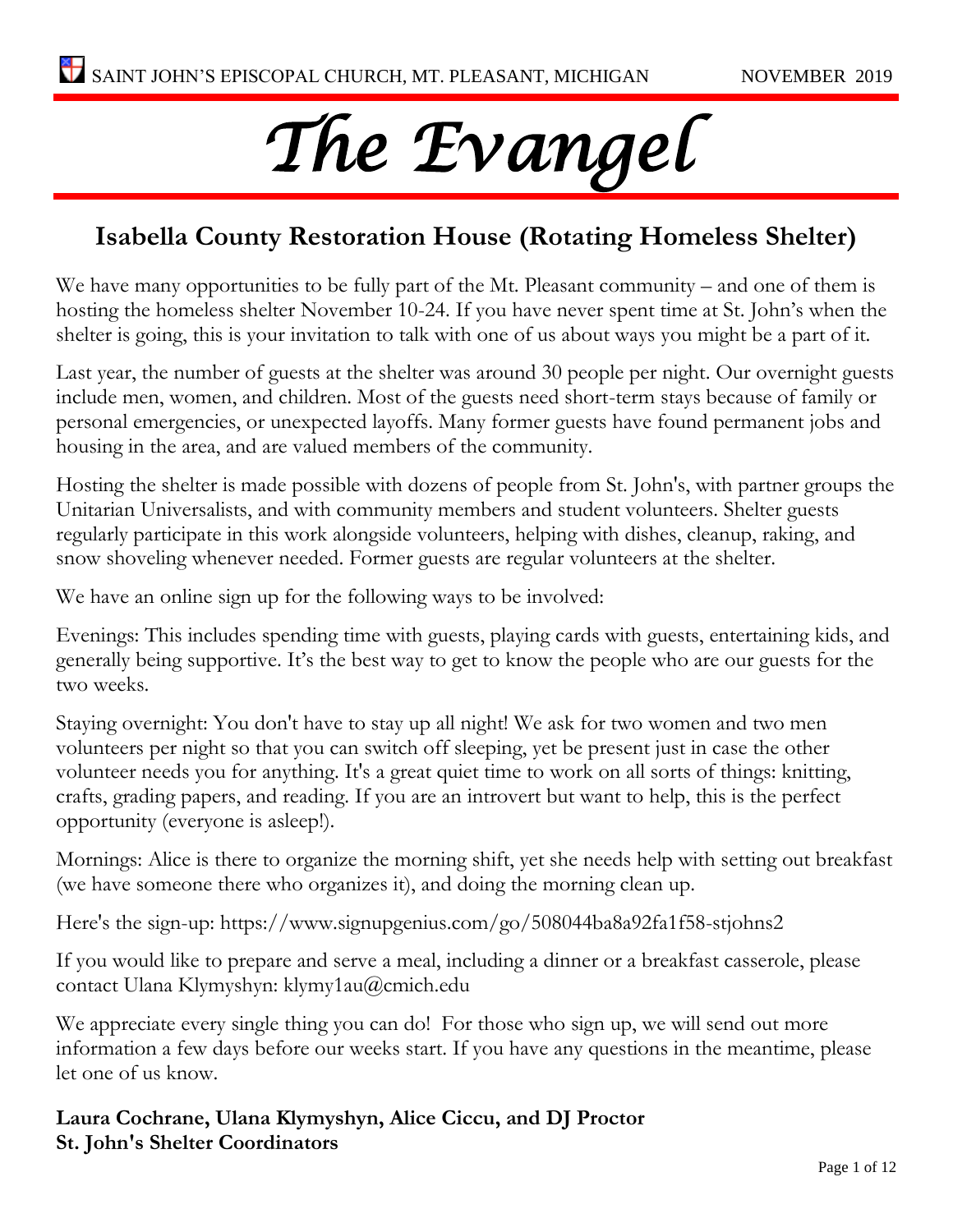## SAINT JOHN'S EPISCOPAL CHURCH, MT. PLEASANT, MICHIGAN NOVEMBER 2019



**Remember Our Homebound Members** Stop by to visit or drop a card to our parish members who are homebound.

#### **Alma Dickerson**

461 E. Wing Rd., Mt. Pleasant 772-2516.

#### **Al Neal**

Longtime member of St. John's, has moved to Brighton to be near his son. His new address is: Brookdale Brighton 833 E. Grand River Ave., Apt. 122 Brighton, MI 48116.

#### **St. John's Prayer Group**

The 16 members of the Prayer Group offer petitions daily for the church and for specific requests. All parishioners are welcome to become members of



the Prayer Group or to submit requests by calling Sandy Wood, 773-9326, Martha Rarick, 773-7510, or the church office at 773-7448.



#### **Home Communion**

Just a reminder: you should let the parish office know if you are ill and wish to receive communion or a visit from either the clergy or a Lay Eucharistic Minister



| Rebecca DeLong         | 4  |
|------------------------|----|
| Colin Alton            | 8  |
| Carrie Blackburn       | 13 |
| Randi L'Hommedieu      | 14 |
| Tim Hartshorne         | 15 |
| Lara Raisanen          | 15 |
| Janice Schurr          | 15 |
| Nancy Fulton           | 19 |
| Alma Dickerson         | 20 |
| Gabriel Kney           | 21 |
| Bill Henderson         | 23 |
| Diane Stier            | 24 |
| Jonathan Scoot Shaffer | 29 |
|                        |    |



| Brent & Jeanne Maxon      | $\overline{4}$ |
|---------------------------|----------------|
| Bill & Candy Henderson    | 21             |
| Roger Hatch & Joyce Baugh | 23             |
| Bob & Kip Cosan           | 28             |

#### **Parish House Kitchen Linens**

If you took the kitchen towels and dish cloths home to wash after Coffee

Hour, we do appreciate that! However…you need to remember to return them to the kitchen as soon as

you can! We want to be sure that our next Hosts have fresh, clean linens when they are needed! Thank you!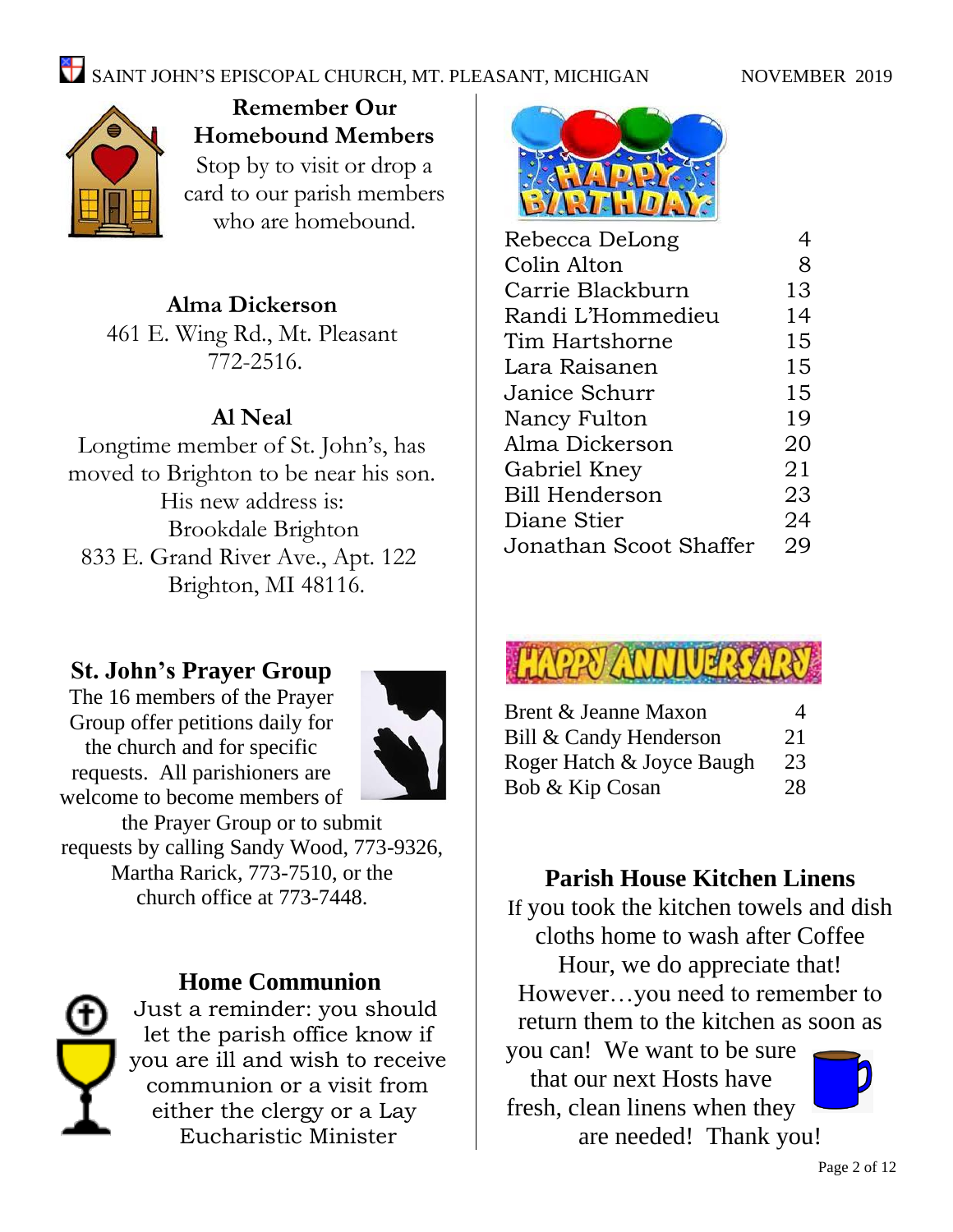### Outside the Tent

On November 2—All Souls' Day—we will gather for Compline to remember family and friends who have passed into eternal life. Every year on this day I think of my parents, but especially of my sister Mary Beth, who lived only three days. In 2005, on her 58th birthday, she felt especially close to me, and so I wrote this poem in her honor. I offer it as a small reflection for us all on All Souls' Day.

Peace, Nancy

Remembering Mary Beth

Today is her birthday, my parents' first-born, a black-haired girl who clutched at life three breathless days before opening her hands to touch the outstretched hand of God. My mother huddled in a hospital bed, empty arms cradling her dreams of marriage and children, solace of wartime days and nights, while my father bore the tiny coffin to his parents' car for the silent drive to the family plot. He never spoke of her, folding away his grief as carefully as he tucked her obituary in every wallet he owned for forty years. No photograph recorded her face, no birth certificate in the kitchen drawer

marked her fragile hours. For years I believed myself the oldest child, until my mother, holding me close to soften her betrayal, told me with many tears of Mary Beth, my sister, who departed life almost as soon as she arrived.

I wept for her then, I weep for her today, on her birthday. I imagine her at fifty-eight, hair streaked with gray,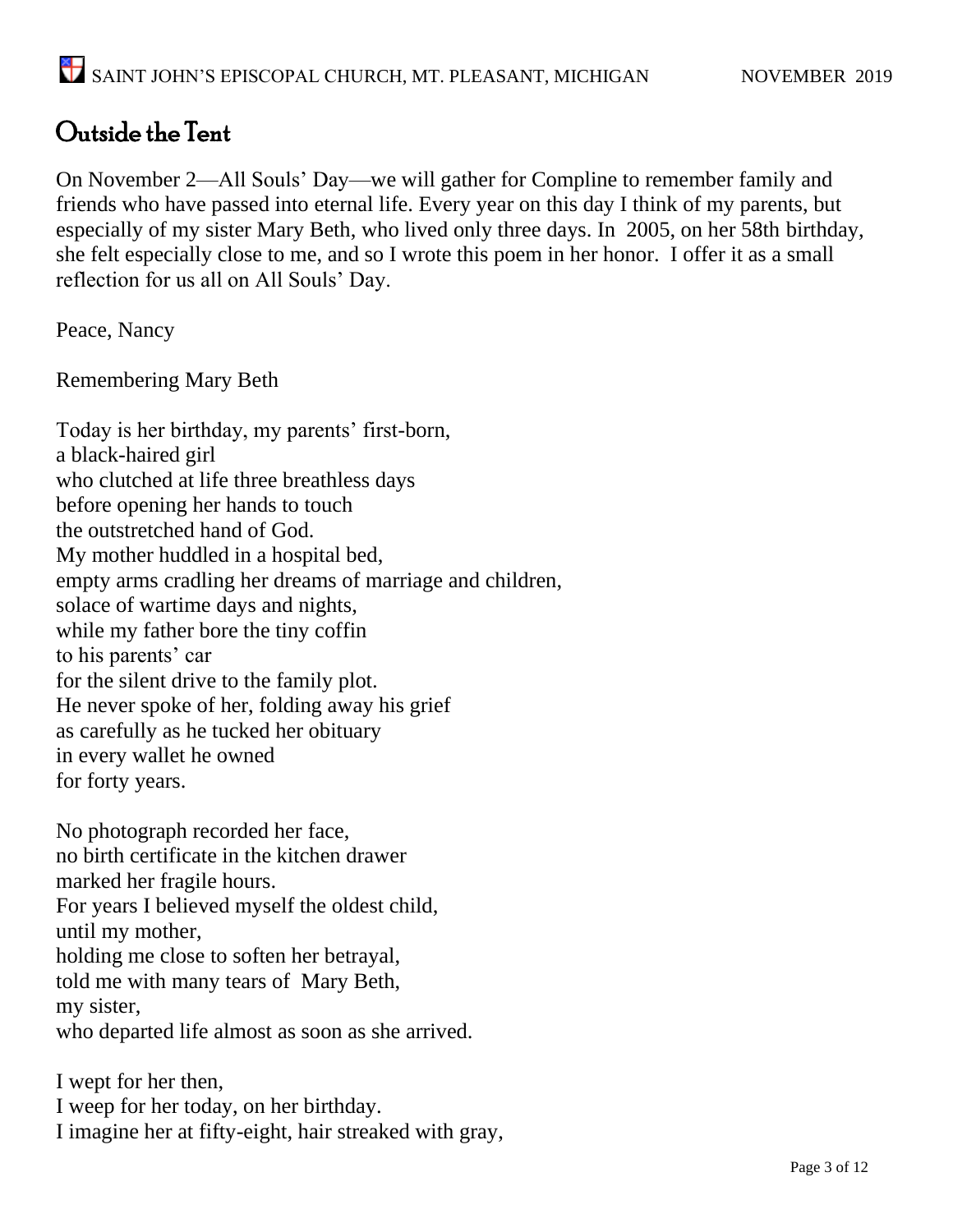bathed and clothed and settled in her wheelchair by gentle hands, looking with our mother's eyes—my eyes at a world she dimly comprehends, and I whisper thanks that she is forever three days old, resting in the hands of time.

(ncf 2005)

#### **Thanksgiving Baskets**

Time to plan for our Thanksgiving Baskets that we donate to the Women's Shelter. There will be a signup sheet in the Narthex of the Church so that we do not have overlapping items donated. Please include your name and the quantity you will purchase next to the item. If you have questions, please see Marcia David, Nancy Kinney, or Harriett White.

#### **Please have all donations in by Sunday, November 17!**

| 6 Turkeys (provided by Max and Emily's)    |
|--------------------------------------------|
| 6 jars of juice                            |
| 6 boxes of cereal                          |
| 6 cans of applesauce                       |
| 6 [aclages pf cpploes]                     |
| 6 boxes of muffin mix                      |
| 6 rolls of paper towels                    |
| 6 Laundry baskets (sample size in Narthex) |
|                                            |

We will purchase the fresh items – eggs, milk, butter, bread, Pies and potatoes.

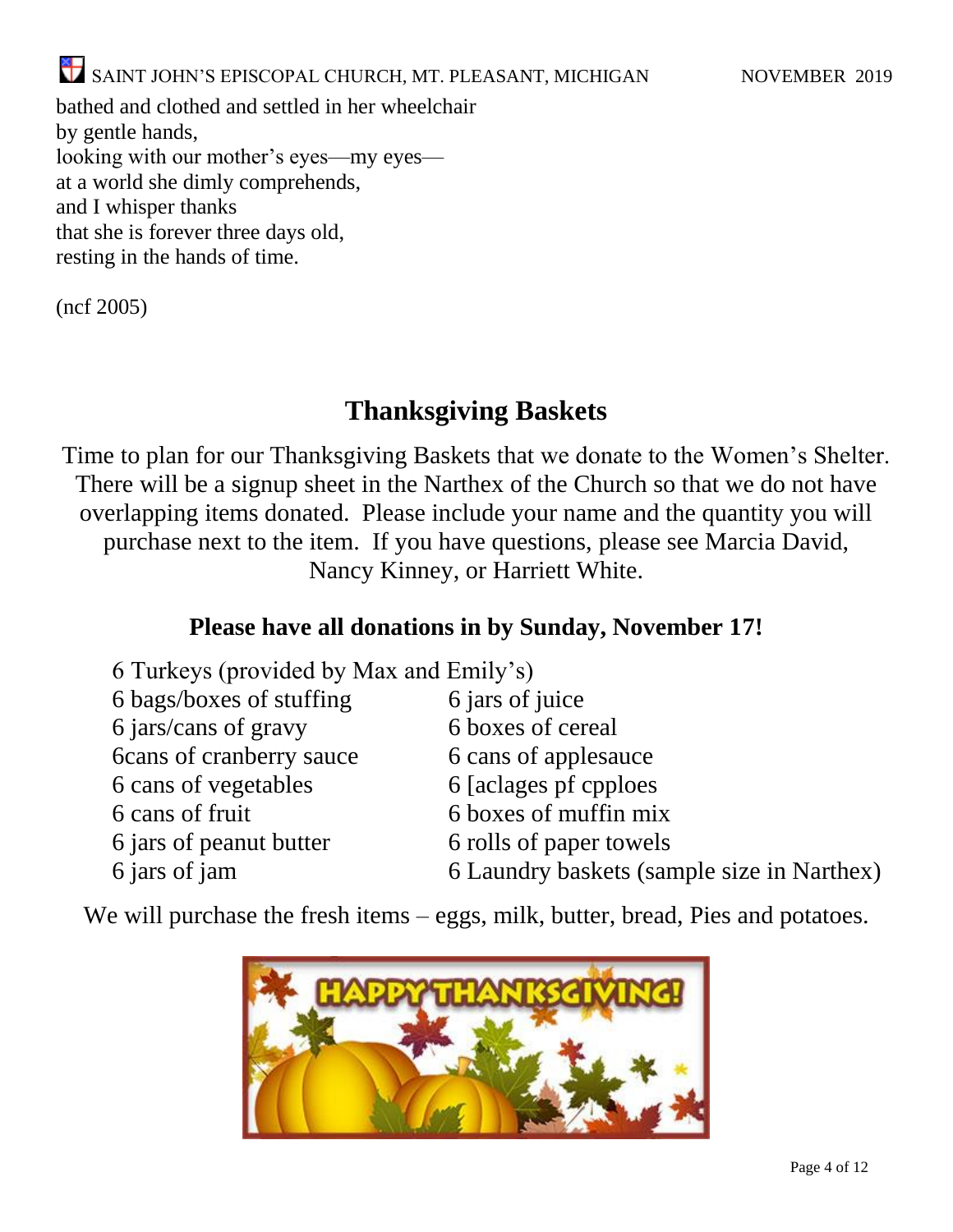

## November 2019 Sunday Lay Mitry

| <b>DATE</b>                                                                   | <b>LESSONS</b>            | <b>PRAYERS</b>      | <b>GREETERS</b>        | <b>COFFEE</b><br><b>HOUR</b> | <b>ACOLYTES</b>   | <b>ALTAR</b><br><b>GUILD</b> |
|-------------------------------------------------------------------------------|---------------------------|---------------------|------------------------|------------------------------|-------------------|------------------------------|
|                                                                               |                           |                     |                        | <b>HOSTS</b>                 |                   |                              |
| <b>November</b>                                                               | 8:00 a.m.                 | 8:00 a.m.           |                        |                              |                   |                              |
| 3                                                                             | Carol Lauffer             | Candy               | Colin, Anne,           | Joan Kadler                  | Emma              | Pamela                       |
|                                                                               |                           | Henderson           | and Matthew            | and Mary                     | Dingman           | Dingman and                  |
| 21                                                                            | 10:00 a.m.                |                     | Alton                  | Kiesgen                      |                   | Harriett                     |
| <b>Pentecost</b>                                                              | Mary Ellen                | 10:00 a.m.          |                        |                              |                   | White                        |
| <b>All Saints</b>                                                             | Cochrane                  | Sandy Wood          |                        |                              |                   |                              |
| Lectionary                                                                    | Daniel 7:1-3,15-18        | Psalm 149           | Ephesians 1:11-23      |                              | Luke 6:20-31      |                              |
| <b>November</b>                                                               | 8:00 a.m                  | 8:00 a.m            |                        | Ulana                        | an                | Pamela                       |
| 10                                                                            | Jim Thurston              | <b>Jim Thurston</b> | Sharon                 | Klymyshyn                    | Rex               | Dingman and                  |
|                                                                               | 10:00 a.m.                |                     | <b>Bolton</b> and      | and Lynne                    | Dingman           | Harriett                     |
| 22                                                                            | Tom                       | 10:00 a.m.          | Sandy Wood             | L'Hommedieu                  |                   | White                        |
| Pentecost                                                                     | Cochrane                  | Henry Fulton        |                        |                              |                   |                              |
| <b>Lectionary</b>                                                             | Job 19:23-27a             | Psalm 17:1-9        |                        | 2 Thessalonians 2:1-5, 13-17 | Luke 20:27-38     |                              |
| <b>November</b>                                                               | 8:00 a.m                  | 8:00 a.m            |                        |                              |                   | Lynne                        |
| 17                                                                            | <b>Barbara</b>            | Martha Rarick       | Tom and                | Rod Leslie                   | Matthew           | L'Hommedieu                  |
|                                                                               | Sheperdigian              | 10:00 a.m.          | Mary Ellen             | and Marian                   | Kinney            | and Martha                   |
| 23                                                                            | 10:00 a.m.                | Nancy               | Cochrane               | Matyn                        |                   | Rarick                       |
| <b>Pentecost</b>                                                              | Sandy Wood                | Hartshorne          |                        |                              |                   |                              |
|                                                                               | Lectionary Malachi 4:1-2a | Psalm 98            | 2 Thessalonians 3:6-13 |                              | Luke 21:5-19      |                              |
| <b>November</b>                                                               | 8:00 a.m                  | 8:00 a.m            |                        | D.J. Proctor                 |                   |                              |
| 24                                                                            | Judy Wagley               | Candy               | David and              | and                          | <b>Adam Baker</b> | Lynne<br>L'Hommedieu         |
|                                                                               | 10:00 a.m.                | Henderson           | Jennifer               | Christi                      |                   | and Martha                   |
| Last                                                                          | <b>Henry Fulton</b>       | 10:00 a.m.          | Dingman                | <b>Brookes</b>               |                   | Rarick                       |
| <b>Pentecost</b>                                                              |                           | Joan Kadler         |                        |                              |                   |                              |
| Lectionary Jeremiah 23:1-6<br>Colossians 1:11-20<br>Luke 23:33-43<br>Psalm 46 |                           |                     |                        |                              |                   |                              |
| <b>December</b>                                                               | 8:00 a.m                  | 8:00 a.m            |                        |                              |                   |                              |
| 1                                                                             | Candy                     | Carol Lauffer       | Ford and               | Colin, Anne,                 | Emma              | Pamela                       |
|                                                                               | Henderson                 |                     | Pamela                 | and Matthew                  | Dingman           | Dingman                      |
| $\mathbf{1}$                                                                  | 10:00 a.m.                | 10:00 a.m.          | Dingman                | Alton                        |                   |                              |
| <b>Advwent</b>                                                                | Nancy                     | Mary Kiesgen        |                        |                              |                   |                              |
|                                                                               | Hartshorne                |                     |                        |                              |                   |                              |
| Lectionary                                                                    | <b>Isaiah 2:1-5</b>       | Romans 13:11-14     | Matthew 24:36-44       |                              | Psalm 122         |                              |

*In Everything, Give Thanks*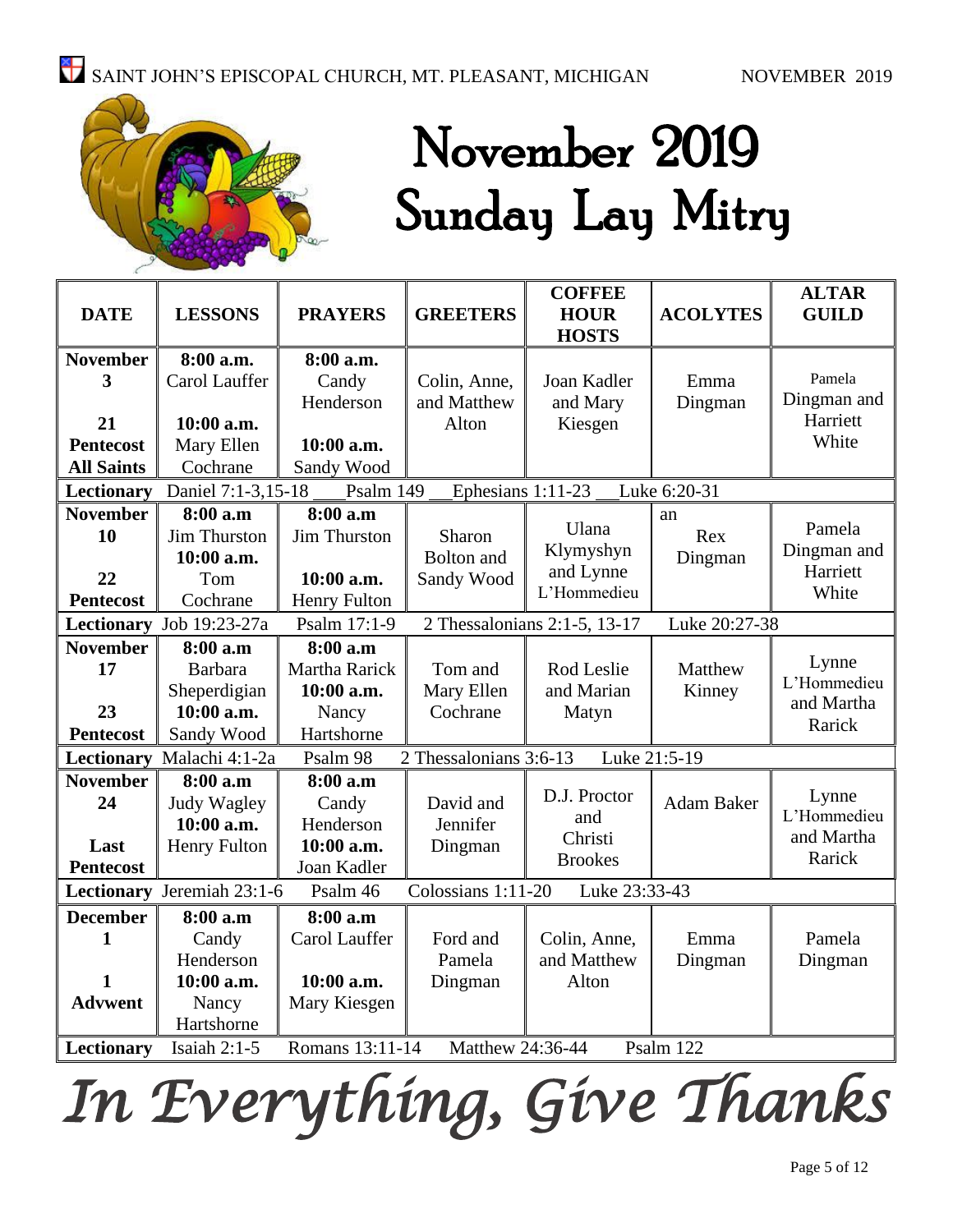|                                           |                  | SAINT JOHN'S EPISCOPAL CHURCH, MT. PLEASANT, MICHIGAN |                |                         | <b>NOVEMBER 2019</b> |                                       |
|-------------------------------------------|------------------|-------------------------------------------------------|----------------|-------------------------|----------------------|---------------------------------------|
| Sunday                                    | Monday7          | Tuesday                                               | Wednesday      | Thursday                | Friday               | Saturday                              |
|                                           |                  |                                                       |                |                         | $\mathbf{1}$         | $\overline{2}$                        |
|                                           |                  |                                                       |                |                         |                      |                                       |
|                                           |                  | over                                                  | mber           |                         | <b>Office Closed</b> | 8 p.m. Compline<br>for All Souls'     |
|                                           |                  |                                                       |                |                         |                      | Set Your Clocks<br><b>BACK 1 hour</b> |
| All Saints' Sunday<br>$\mathbf{3}$        |                  | 5                                                     | 6              | 7                       | 8                    | 9                                     |
| 8 Holy Eucharist, said                    | 12 p.m. DOK      | 10 a.m. Tai Chi                                       |                |                         | <b>Office Closed</b> |                                       |
| 9 Sunday School                           |                  |                                                       |                | 10 a.m. Tai Chi         |                      |                                       |
| 10 Choral Eucharist                       | 4 p.m. Music     | 5:30 pm Yogaa                                         |                |                         |                      |                                       |
| Focus Group after                         | Meeting          |                                                       |                | 5:30 p.m.               |                      |                                       |
| Coffee Hour                               |                  | 7 pm Compassionate                                    | 6:30 p.m. Yoga | ChoirRehearsal          |                      |                                       |
| 5 Eucharist at Emmas                      | 6 p.m. EfM       | <b>Friends Meeting</b>                                |                |                         |                      |                                       |
| 5 Yoga                                    |                  |                                                       |                |                         |                      |                                       |
| Pentecost 22<br>$\overline{10}$           | 11               | 12                                                    | 13             | 14                      | 15                   | 16                                    |
| 8 Holy Eucharist, said                    |                  |                                                       |                | 10 a.m. Tai Chi         | <b>Office Closed</b> |                                       |
| 9 Sunday School                           | Office Closed fo | 9:30 am Staff Meeting                                 |                |                         |                      | Apple Pie Class                       |
| 10 Choral Eucharist                       | Vetran's Day     |                                                       |                |                         |                      | 9 am to 12 Noon                       |
| 10 Pine River                             |                  | 10 a.m. Tai Chi                                       |                | 5:30 p.m.               |                      |                                       |
| <b>Vestry Meeting</b>                     |                  |                                                       | 6:30 p.m. Yoga | ChoirRehearsal          |                      |                                       |
| 5 Eucharist at Emmas<br>5 Yoga            | 6 p.m. EfM       | 5:30 p.m. Yoga                                        |                |                         |                      |                                       |
| $\overline{17}$<br>Pentecosr 23           | 18               | $\overline{19}$                                       | 20             | 21                      | $\overline{22}$      | 23                                    |
|                                           |                  |                                                       |                |                         | <b>Office Closed</b> |                                       |
| 8 Holy Eucharist, said<br>9 Sunday School | 4 p.m. Music     | 10 a.m. Tai Chi                                       |                | 10 a.m. Tai Chi         |                      | $10 \text{ am}$                       |
| 10 Choral Eucharist                       | Meeting          |                                                       |                |                         |                      | St. Demetrios                         |
| <b>Search Committee</b>                   |                  |                                                       |                | 5:30 p.m.               |                      | Greek Orthodox                        |
| after Coffee Hour                         | 6 p.m. EfM       |                                                       | 6:30 p.m. Yoga | ChoirRehearsal          |                      | Church                                |
| 5 Eucharist at Emmas                      |                  | 5:30 p.m. Yoga                                        |                |                         |                      |                                       |
| 5 Yoga                                    |                  |                                                       |                |                         |                      |                                       |
| 24<br><b>Last Pentecost</b>               | 25               | 26                                                    | 27             | 28                      | 29                   | 30                                    |
| 8 Holy Eucharist, said                    |                  |                                                       |                |                         | <b>Office Closed</b> |                                       |
| 9 Sunday School                           | 4 p.m. Music     | 10 a.m. Tai Chi                                       |                | <b>Thanksgiving Day</b> |                      |                                       |
| 10 Choral Eucharist                       | Meeting          |                                                       |                |                         |                      |                                       |
| 10 Pine River                             |                  |                                                       |                | <b>Office Clased</b>    |                      |                                       |
| 5 Potluck & Eucharist                     | $6$ p.m. EfM     | 5:30 p.m. Yoga                                        | 6:30 p.m. Yoga |                         |                      |                                       |
| at Emmas                                  |                  |                                                       |                |                         |                      |                                       |
| 5 Yoga                                    |                  |                                                       |                |                         |                      |                                       |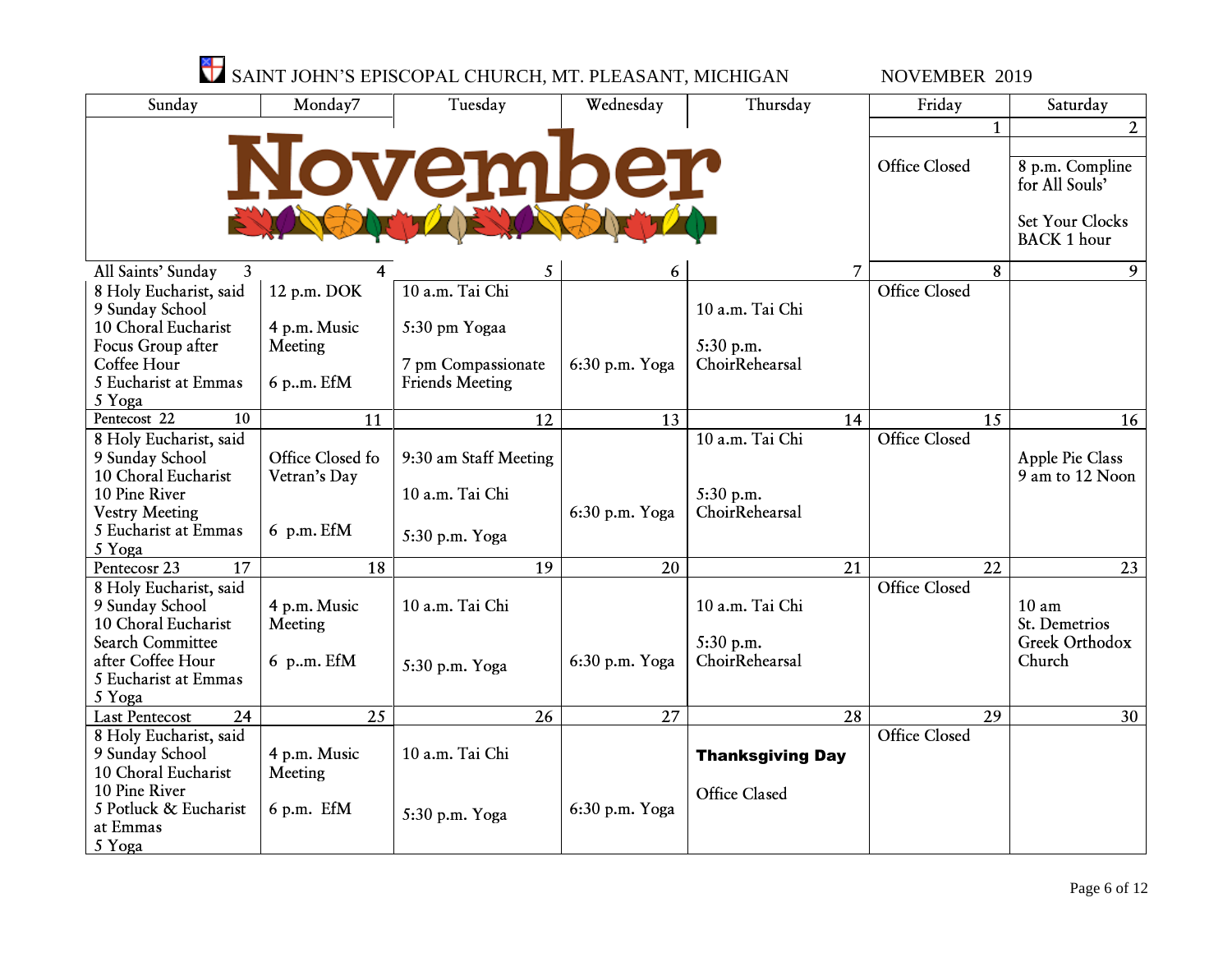SAINT JOHN'S EPISCOPAL CHURCH, MT. PLEASANT, MICHIGAN NOVEMBER 2019

**This is our Greeter/Coffee Hour Host Schedule—If you cannot serve on the date you were given, please exchange dates with someone else on the list and call the Parish Secretary at 773-7448**

**Greeters**



#### **November**

- Colin, Anne, and Matthew Alton
- Sharon Bolton and Sandy Wood
- Tom and Mary Ellen Cochrane
- David and Jennifer Dingman

#### **December**

- Ford and Pamela Dingman
- Joan Kadler and Mary Kiesgen
- David, Nancy and Matthew Kinney
- Ulana Klymyshyn and Lynne L'Hommedieu
- Volunteers needed Call Office 773-7448

#### **January**

- Rof Leslie and Marian Matyn
- Colin, Anne, and Matthew Alton
- Tom and Mary Ellen Cochrane
- Marcia David and Sharon Bolton

**Coffee Hour Hosts**



#### **November**

- Joan Kadler and Mary Kiesgen
- Ulana Klymyshyn and Lynne L'Hommedieu
- Rod Leslie and Marian Matyn
- D.J. and Misha Proctor and Christi Brookes

#### **December**

- Colin, Anne, and Matthew Alton
- Sharon Bolton and Elizabeth Brockman
- Clancy and Pat DeLong
- David and Jennifer Dingman
- Bring your leftover holiday goodies to share!

#### **January**

- Ford and Pamela Dingman
- Mary Kiesgen and Lynne L'Hommedieu
- Rod Leslie and Marian Matyn
- Christi Brookes and D.J. Proctor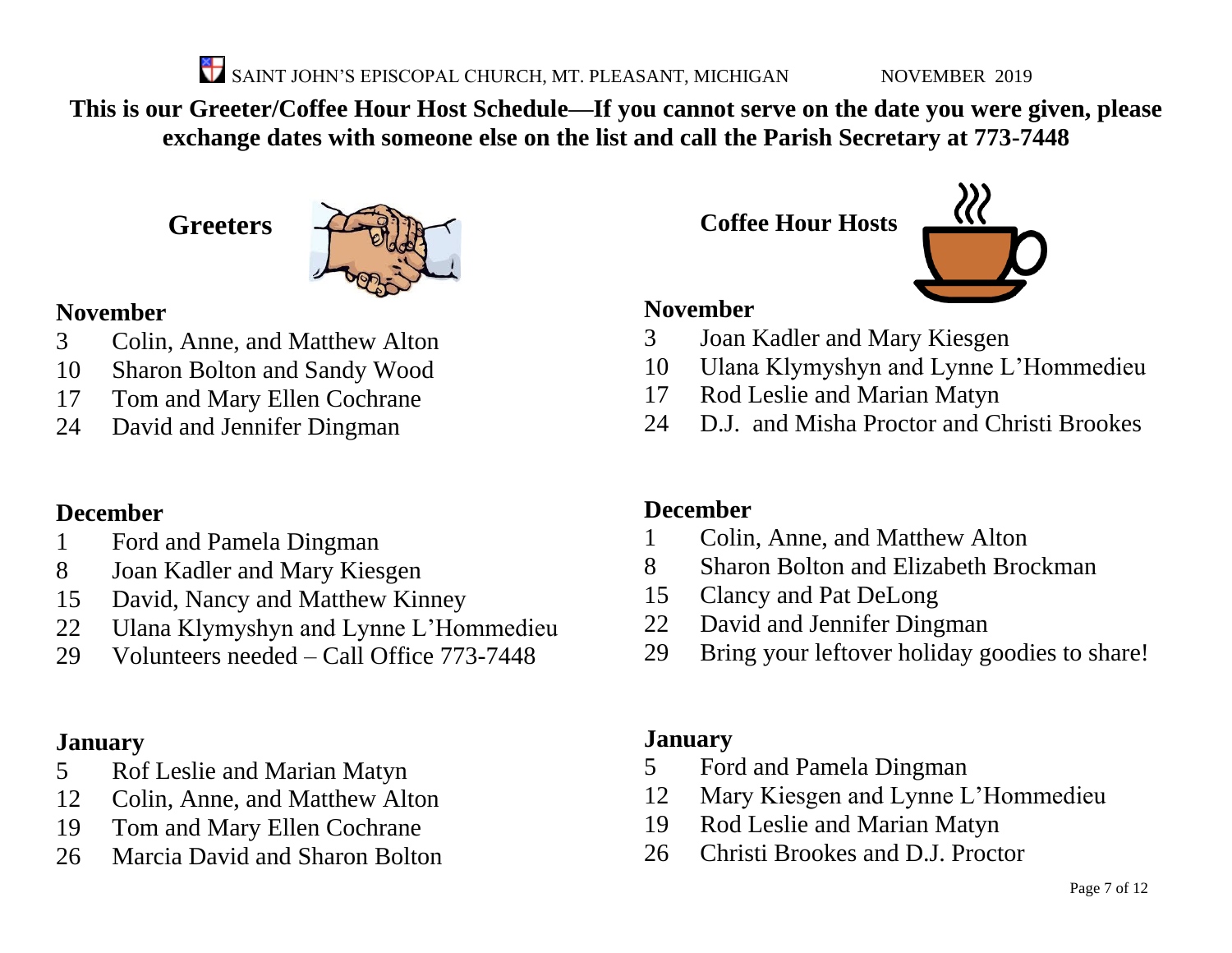#### **St. John's Episcopal Church Vestry Minutes, October 13, 2019**

Present: Adam Baker(clerk), Harriett White, Ulana Klymyshyn, David Shirley, Eric Vinceguerra, Tom Cochrane, Marcia David, Clancy DeLong, Nancy Herman-Kinney.

Eric opened with a prayer.

Marcia moved Vestry approve September minutes, Tom seconded. Vestry approved. David reported that Lara Raisanen has withdrawn from the Search Committee and will not be replaced.

Ulana reported when the Search Committee's focus groups are scheduled.

Nancy Herman-Kinney arrived.

Nancy reported on the progress of the roof project. There was almost no guano found, and everything is progressing well. Marcia thanked Nancy for her work, especially on the new position of the cross.

Eric left.

David reported on the information from Simony Systems about the Parish House acoustical problem. After measuring the acoustical properties of the Parish House electronically, Mark Simoni thought applying sound-absorbing materials to some portions of the ceiling will help the reverberation problem. He will submit a detailed proposal shortly.

Clancy completed the financial report.

Marcia reported that the thermostat and furnace in the Old Rectory had been acting strange lately. Nancy will be calling Doerr Heating soon.

Marcia reported that she was not satisfied with the work that was done last winter for snow removal. Tom moved Vestry authorize Marcia and Nancy to find a different person to hire for snow removal this winter. Vestry approved.

David reported that he and Dennis Flynn signed the letter of agreement.

David reported that the church Facebook page and web site have not been maintained since June.

David, Diane and Nancy Kinney will attend the Diocesan Convention November 1-2 in Grand Rapids.

David also reported that he is supposed to form a nominating committee to nominate people for the Vestry election in January. Five members are eligible for re-election and wish to seek another term, so no nominating committee is necessary. Vestry expressed relief and gratitude for this fact.

David moved Vestry adjourn, Tom seconded. Vestry adjourned.

Next meeting is November 10, 2019.

Respectfully submitted, Adam Baker, Clerk.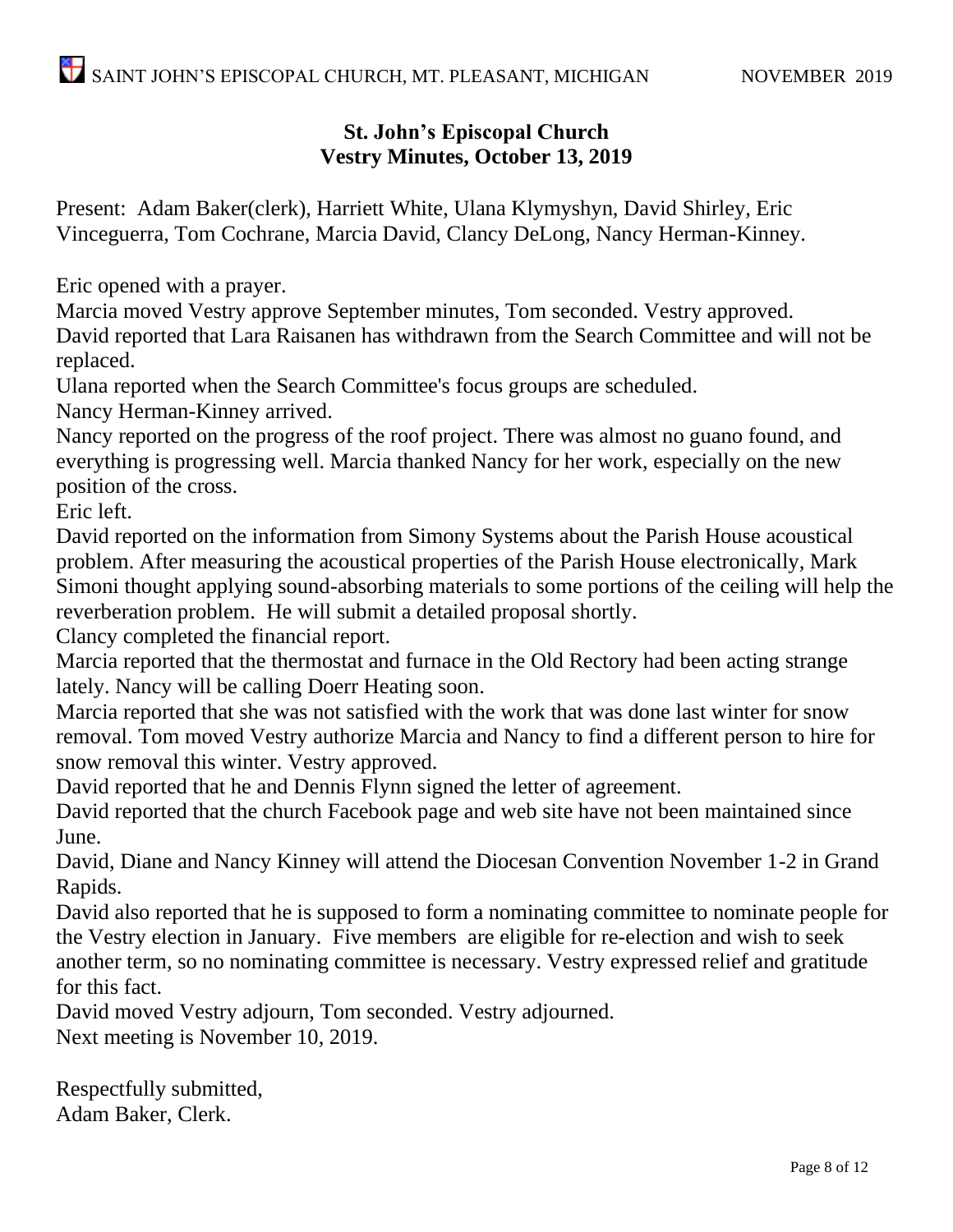#### **September 2019 Financial Report**

Below is a summary of operating fund activity through the end of September (75.00%).

| Operating fund receipts over (under) expenditures \$ 18,190.79 |  |
|----------------------------------------------------------------|--|

The Capital Fund reserve for which to draw mortgage payments is no longer positive and funds are being drawn from the operating fund to make payments. Please verify that your Capital Fund pledge amounts are up to date.

The campaign to retire the mortgage will commence once a committee is formed. Annual pledge requests for the 2020 budget will commence in late October.

#### **Cash balances on September 30, 2019 are as follows:**

| Capital Campaign funds balance on September 30, 2019 (2,043.04) |  |
|-----------------------------------------------------------------|--|

#### **Capital Fund Activity For September:**

 **Net Activity ..................................................... (2,870.33)**

#### **BUILDING PROJECT**

| Non-Capitalized Expenses (Bank Fees/Interest) 24,136.16 |  |
|---------------------------------------------------------|--|

|--|--|--|

| <b>Anticipated Expenses:</b> |  |
|------------------------------|--|
|                              |  |
|                              |  |

#### **TOTAL PROJECT COST.....................................475,910.92**

Clancy DeLong Paridh Treasurer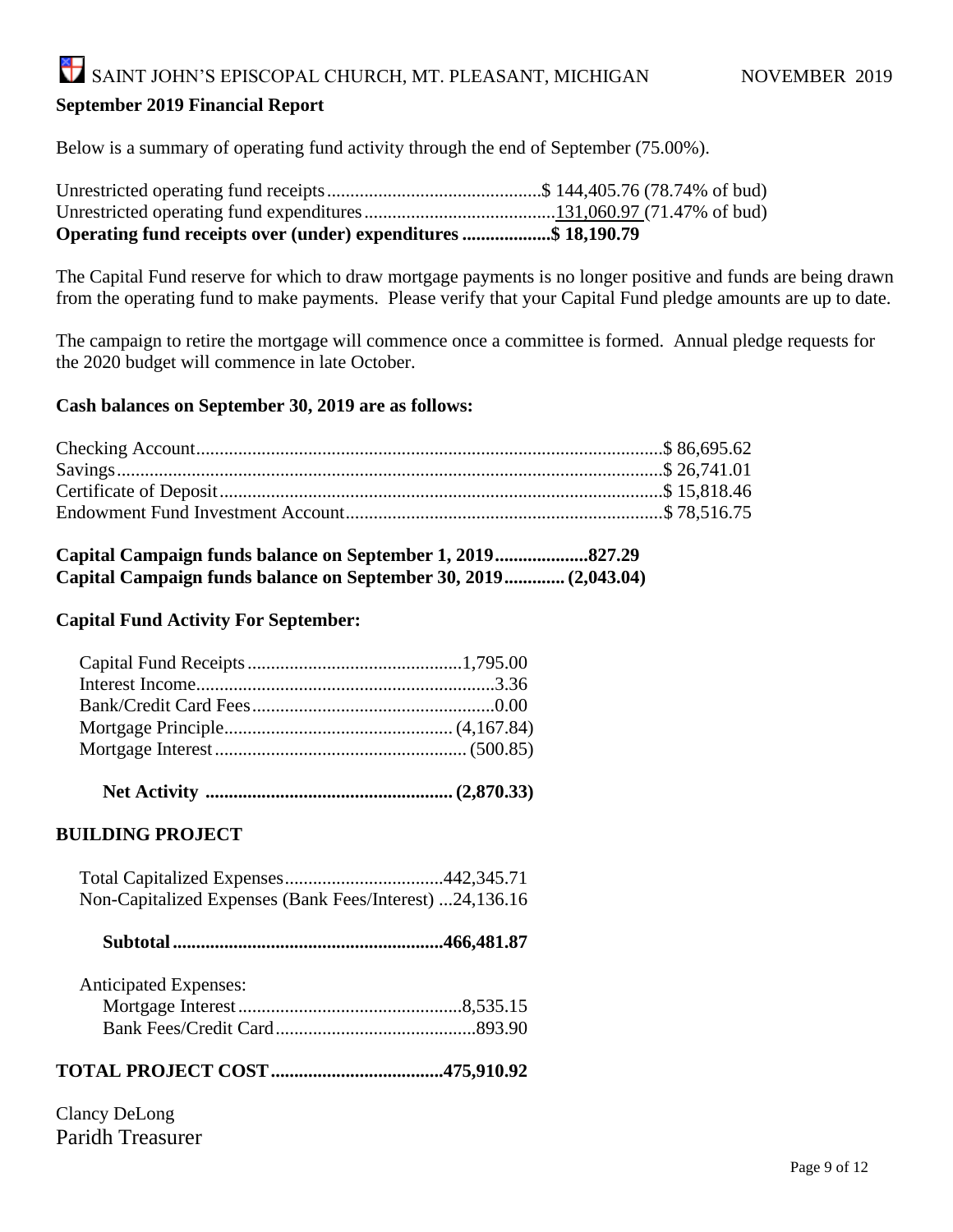#### **ANGLICAN WORTHIES**

#### 350. How, William Walshan (1823-1897) October 2019 Bishop of Wakefield

How is not well known among the nineteenth century panoply of Victorian worthies I have been writing about for more than four years. He was not involved in any of the controversies that continued to trouble the Church from 1850 on—the debates and lawsuits over vestments, the use of candles on the altar, the position of the celebrant at the Eucharistic table, the use and theology of the Athanasian Creed, the authority of Parliament in spiritual concerns—but he exemplified for me what an ideal clergyman should be like. A native of Shrewsbury, he matriculated at Wadham College, Oxford in 1841 and graduated with only a "third" in 1845. Surely not an auspicious beginning! For his theological studies he transferred to Durham where he was well trained; he was ordained deacon the following year and served as curate at St. Georges, Kidderminster. Ordained priest in 1847, he married Frances Ann Douglas, daughter of Henry Douglas, canon at Durham.

How was named rector of Whittington in Shropshire, on the Welsh border, in 1851; here he served until 1879. In addition to his parochial responsibilities, he was diocesan inspector of the parish schools. During his tenure he took up fishing as a pastime. More than that, How began to write. Most of his work was devotional; particularly his series of *Daily Family Devotions for Churchmen* (1852), which remained in print for thirty years. A further production was *Plain Words*, four series of short homilies, which first appeared in 1859. The entire series was reprinted fifty times! His commentary on the Gospels, which he wrote for the Society for the Propagation of Christian Knowledge (SPCK, 1868), sold 300,000 copies! He also produced several pastoral works and a manual for the Eucharist that sold 700,000 copies. I cannot think of any Victorian clergyman who sold more copies of his work than William How!

Needless to say, his writing made him popular. His biographer, J.H. Overton, says that How received a number of offers of colonial bishoprics—Natal (where the controversial Joseph \*Colenso served), New Zealand, Montreal, Capetown, and Jamaica—dead-ends he had the good sense to turn down. He was offered several rectorships, which he also rejected. But one that interested him was the position of suffragan (assistant bishop) to the Bishop of London, John Jackson, in 1879. He was really more than an assistant: he was given Episcopal authority for the East End of the city, the neighborhoods of the poor. He became known as "the poor man's bishop." (While other bishops traveled through their dioceses in carriages, How used a horsedrawn bus.) Most bishops are photographed in their chasuble or at least with an alb with ruffles at the wrist. How's photograph in the *Oxford Dictionary of National Biography* depicts him wearing a black button-down shirt.) Along with this increased responsibility he was created a Doctor of Divinity by Archbishop Tait and was similarly honored by his university.

His assistance to the impoverished of his diocese was basically pastoral and financial, which he fueled with contributions from wealthy patrons he met in "rich watering holes like Brighton." In 1884 he was named to a Royal Commission to discuss the housing of the city's poor. "Recognized as a spiritual force," Overton writes, "How attracted the spiritually minded people round him, and especially the clergy of his own diocese." He worked closely with his own clergy, developing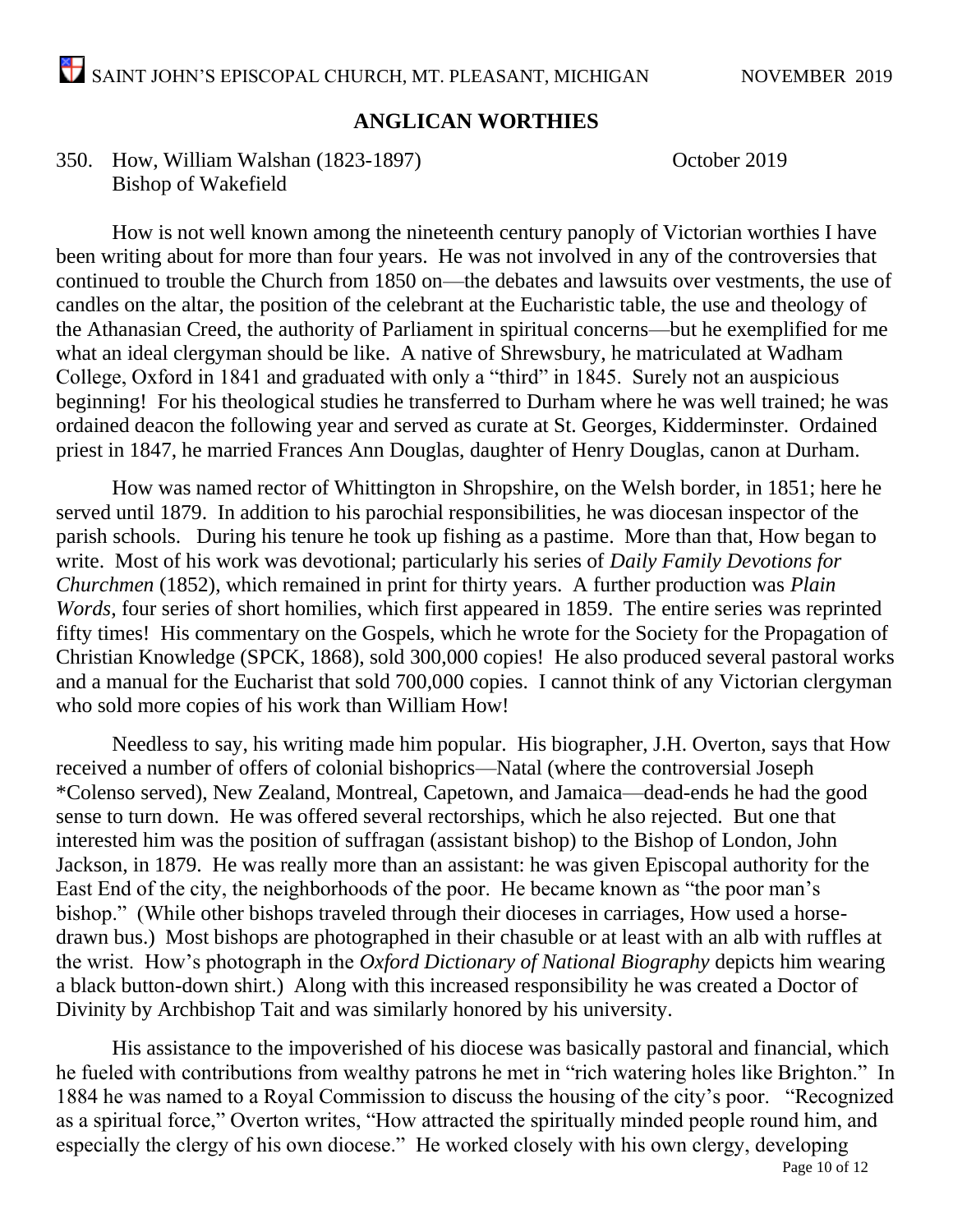personal relationships with them and their families: he especially loved working with children. His wife, mother of his five children, formed a society for women and a home to rehabilitate young prostitutes.

How believed in "the sainthood of all those who worked for God." This calls to mind the words of "For all the Saints," which he wrote in 1864, a hymn this parish sings each year on the Sunday after All Saints Day (Nov. 1). How composed lyrics to hymns anyone should be able to sing. "A good hymn should be like a good prayer—simple, real, earnest, and reverent."

His ministry changed dramatically in 1855 when Frederick \*Temple was appointed Bishop of London. One senses a power struggle. Overton suggests that Temple wanted to overrule How; at this time How's wife died. After several years, How moved north to West Riding in Yorkshire, as Bishop of Wakefield, where William \*Stubbs had come from. This did not work out well. The north tended to be "low" and Evangelical, while How, while not a ritualist, tended to select "high" clergy, which he believed more beneficial to liturgical work. His critics wanted him to live in one of those episcopal "palaces," whereas How chose a modest dwelling. Gladstone's government offered him the see of Durham; he stayed at Wakefield, where he believed there was more work to do, nor did he want to vacate the bishopric "in an atmosphere of acrimony." (And he may have preferred the fishing there.) He failed in his attempt to mediate in the coal strike of 1893. He championed temperance, and he strongly opposed "indecent and irreligious literature," declaring in a letter to the *Yorkshire Post* that had thrown his copy of Thomas Hardy's *Jude the Obscure* (1895) into the fire. (I never liked it either.)

How died in County Mayo, Ireland, on holiday, 1897, and was buried back in Whitington, his first charge. Wakefield Cathedral created a monument to him.

> For all the saints, who from their labors rest, who thee by faith before the world confessed, thy Name, O Jesus, be forever blessed. Alleluia, alleluia!

Thou wast their rock, their fortress, and their might: thou, Lord, their Captain in the well-fought fight; thou, in the darkness drear, the one true Light. Alleluia, alleluia!

The golden evening brightens in the west; Soon, soon to faithful warriors cometh rest; Sweet is the calm of paradise the blest. Alleluia, alleluia!

From earth's wide bounds, from ocean's farthest coast, Through gates of pearl streams in the countless host, Singing to Father, Son, and Holy Ghost, Alleluia, alleluia! --hlf